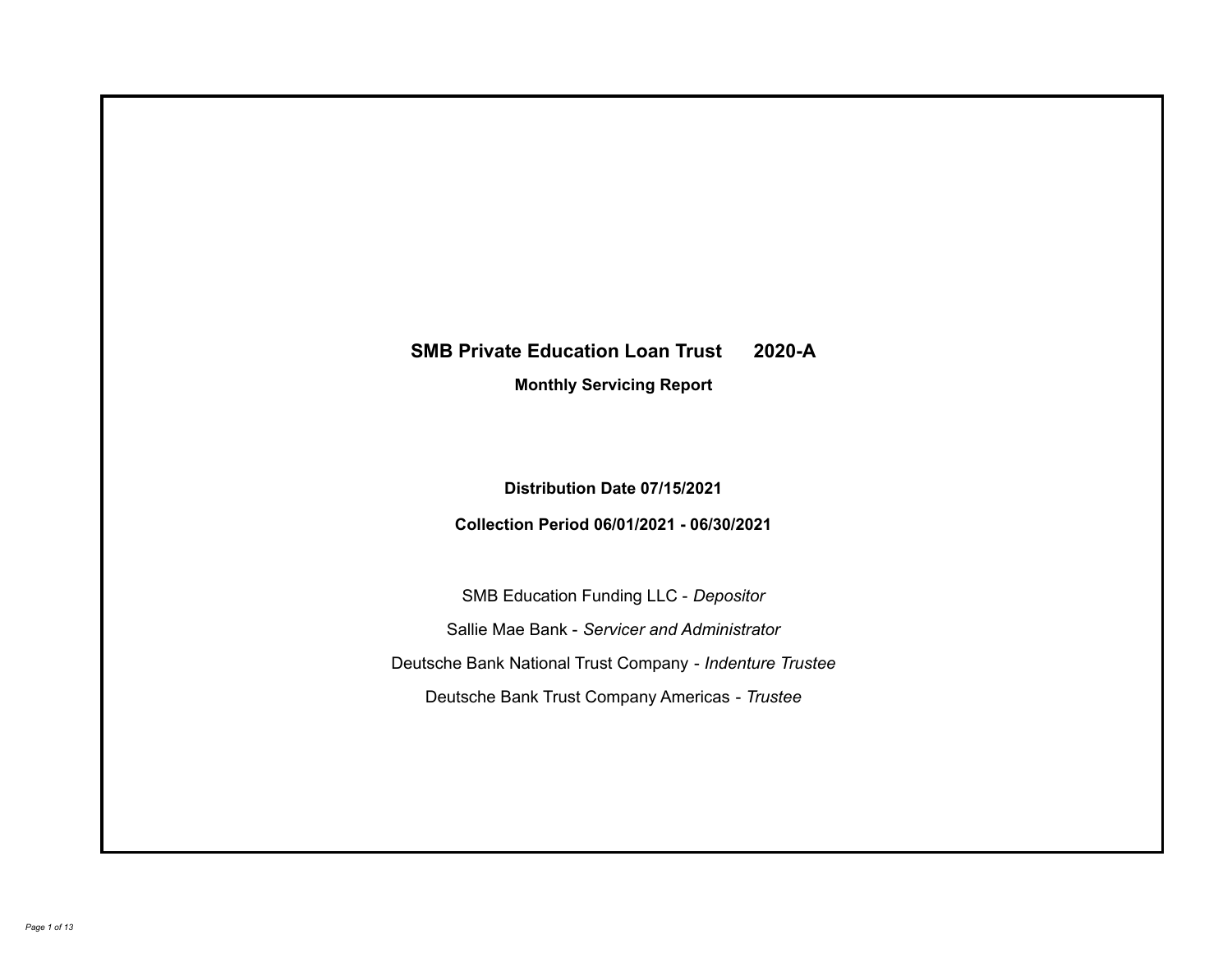A

| <b>Student Loan Portfolio Characteristics</b>                                                                             | <b>Settlement Date</b><br>02/12/2020 | 05/31/2021                                         | 06/30/2021                                         |
|---------------------------------------------------------------------------------------------------------------------------|--------------------------------------|----------------------------------------------------|----------------------------------------------------|
| <b>Principal Balance</b><br>Interest to be Capitalized Balance                                                            | \$633,058,651.76<br>43,030,628.43    | \$521,096,410.07<br>39,256,309.07                  | \$514,367,548.14<br>37,538,691.01                  |
| Pool Balance                                                                                                              | \$676,089,280.19                     | \$560,352,719.14                                   | \$551,906,239.15                                   |
| Weighted Average Coupon (WAC)<br>Weighted Average Remaining Term<br>Number of Loans<br>Number of Borrowers<br>Pool Factor | 9.38%<br>138.37<br>54,630<br>52,691  | 8.53%<br>134.62<br>45,718<br>44,199<br>0.828814678 | 8.53%<br>134.12<br>45,077<br>43,592<br>0.816321535 |
| Since Issued Total Constant Prepayment Rate (1)                                                                           |                                      | 12.07%                                             | 12.19%                                             |

| <b>Debt Securities</b> | <b>Cusip/Isin</b> | 06/15/2021       | 07/15/2021       |
|------------------------|-------------------|------------------|------------------|
| A <sup>1</sup>         | 78449UAA6         | \$42,878,396.42  | \$32,347,128.48  |
| A2A                    | 78449UAB4         | \$320,000,000.00 | \$320,000,000.00 |
| A2B                    | 78449UAC2         | \$50,000,000.00  | \$50,000,000.00  |
|                        | 78449UAD0         | \$47,000,000.00  | \$47,000,000.00  |

| $\sim$<br>◡ | <b>Certificates</b> | Cusip/Isin | 06/15/2021   | 07/15/2021   |
|-------------|---------------------|------------|--------------|--------------|
|             | Residual            | 78449UAE8  | \$100,000.00 | \$100,000.00 |

| D | <b>Account Balances</b>          | 06/15/2021     | 07/15/2021     |
|---|----------------------------------|----------------|----------------|
|   | Reserve Account Balance          | \$1,729,328.00 | \$1,729,328.00 |
|   |                                  |                |                |
| Е | <b>Asset / Liability</b>         | 06/15/2021     | 07/15/2021     |
|   | Overcollateralization Percentage | 17.93%         | 18.58%         |

\$140,088,179.79

Actual Overcollateralization Amount \$100,474,322.72 Specified Overcollateralization Amount

(1) For additional information, see 'Since Issued CPR Methodology' found on page 11 of this report.

\$102,559,110.67 \$137,976,559.79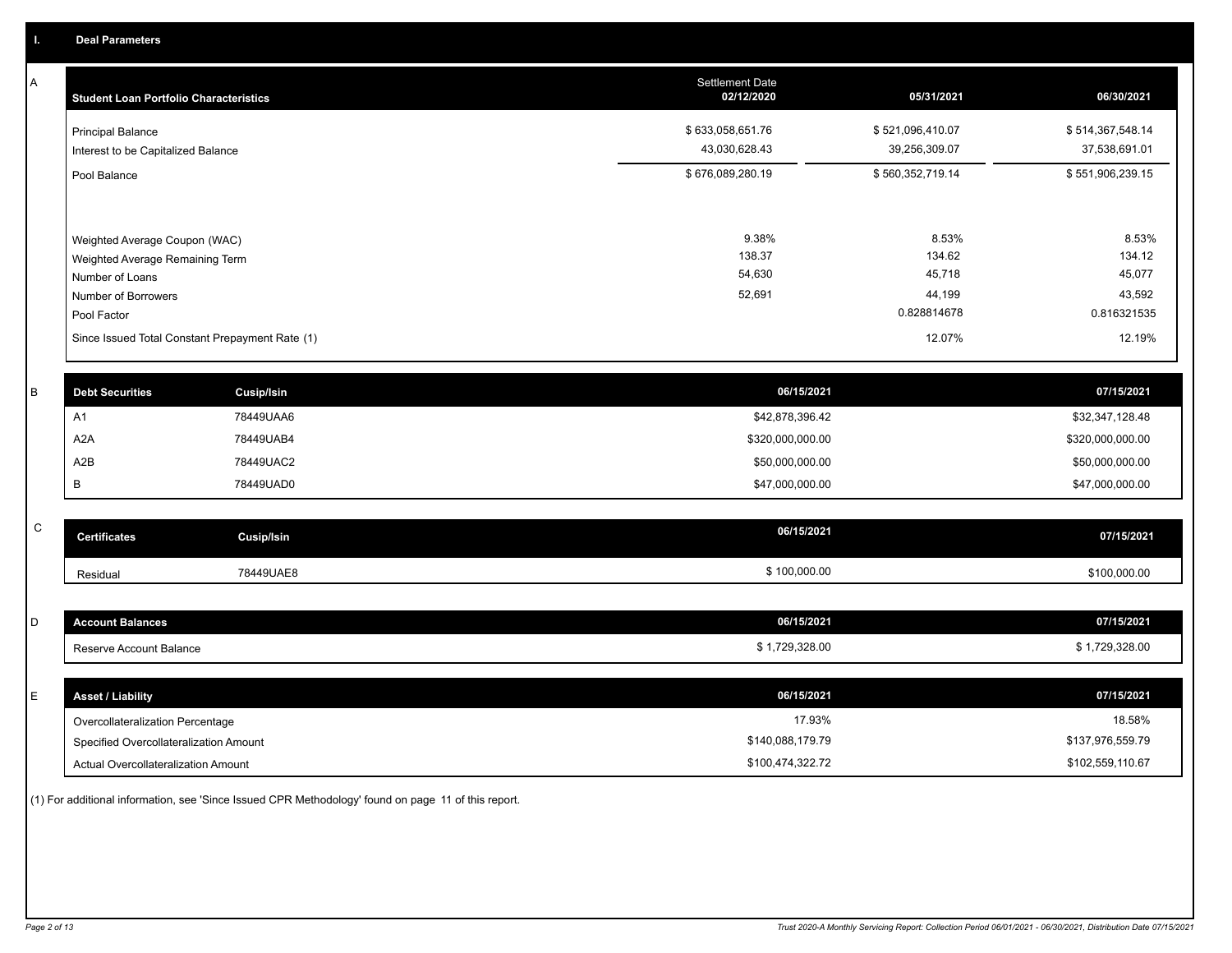| Α | <b>Student Loan Principal Receipts</b>                           |                 |
|---|------------------------------------------------------------------|-----------------|
|   | <b>Borrower Principal</b>                                        | 8,810,558.81    |
|   | <b>Consolidation Activity Principal</b>                          | 0.00            |
|   | Seller Principal Reimbursement                                   | 0.00            |
|   | Servicer Principal Reimbursement                                 | 0.00            |
|   | Delinquent Principal Purchases by Servicer                       | 0.00            |
|   | Other Principal Deposits                                         | 124,545.96      |
|   | <b>Total Principal Receipts</b>                                  | \$8,935,104.77  |
| B | <b>Student Loan Interest Receipts</b>                            |                 |
|   | <b>Borrower Interest</b>                                         | 2,609,195.71    |
|   | <b>Consolidation Activity Interest</b>                           | 0.00            |
|   | Seller Interest Reimbursement                                    | 0.00            |
|   | Servicer Interest Reimbursement                                  | 0.00            |
|   | Delinquent Interest Purchases by Servicer                        | 0.00            |
|   | Other Interest Deposits                                          | 4,738.48        |
|   | <b>Total Interest Receipts</b>                                   | \$2,613,934.19  |
| C | <b>Recoveries on Realized Losses</b>                             | \$100,818.46    |
| D | <b>Investment Income</b>                                         | \$251.55        |
| Е | <b>Funds Borrowed from Next Collection Period</b>                | \$0.00          |
| F | <b>Funds Repaid from Prior Collection Period</b>                 | \$0.00          |
| G | Loan Sale or Purchase Proceeds                                   | \$0.00          |
| н | Initial Deposits to Distribution Account                         | \$0.00          |
|   | <b>Excess Transferred from Other Accounts</b>                    | \$0.00          |
| J | <b>Borrower Benefit Reimbursements</b>                           | \$0.00          |
| Κ | <b>Other Deposits</b>                                            | \$0.00          |
| Г | <b>Other Fees Collected</b>                                      | \$0.00          |
| м | <b>AVAILABLE FUNDS</b>                                           | \$11,650,108.97 |
| N | Non-Cash Principal Activity During Collection Period             | \$2,206,242.84  |
| O | Aggregate Purchased Amounts by the Depositor, Servicer or Seller | \$129,284.44    |
| P | Aggregate Loan Substitutions                                     | \$0.00          |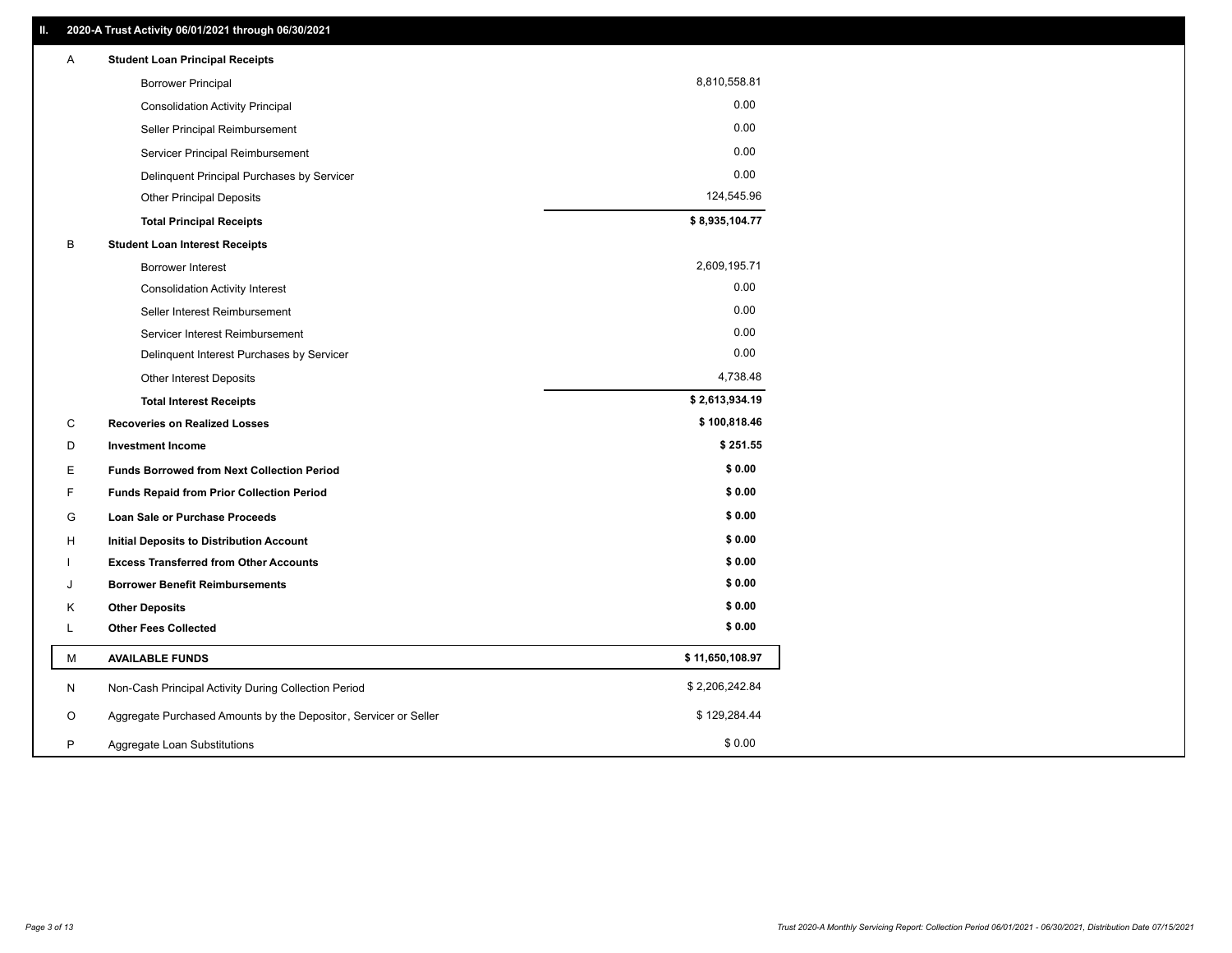|                   | <b>Loans by Repayment Status</b> |                          |         |                                                           |                |                            |                          |         |                                                           |                |                            |
|-------------------|----------------------------------|--------------------------|---------|-----------------------------------------------------------|----------------|----------------------------|--------------------------|---------|-----------------------------------------------------------|----------------|----------------------------|
|                   |                                  |                          |         | 06/30/2021                                                |                |                            |                          |         | 05/31/2021                                                |                |                            |
|                   |                                  | <b>Wtd Avg</b><br>Coupon | # Loans | Principal and<br><b>Interest Accrued</b><br>to Capitalize | % of Principal | % of Loans in<br>Repay (1) | <b>Wtd Avg</b><br>Coupon | # Loans | Principal and<br><b>Interest Accrued</b><br>to Capitalize | % of Principal | % of Loans in<br>Repay (1) |
| INTERIM:          | IN SCHOOL                        | 9.74%                    | 4,002   | \$57,826,720.25                                           | 10.478%        | $-$ %                      | 9.73%                    | 4,812   | \$70,420,292.13                                           | 12.567%        | $-$ %                      |
|                   | GRACE                            | 9.69%                    | 2,170   | \$33,606,242.87                                           | 6.089%         | $-$ %                      | 9.64%                    | 1,889   | \$27,794,322.91                                           | 4.960%         | $-$ %                      |
|                   | <b>DEFERMENT</b>                 | 8.98%                    | 2,416   | \$30,833,674.11                                           | 5.587%         | $-$ %                      | 9.00%                    | 2,512   | \$32,093,817.43                                           | 5.727%         | $-$ %                      |
| <b>REPAYMENT:</b> | <b>CURRENT</b>                   | 8.21%                    | 34,862  | \$404,876,891.29                                          | 73.360%        | 94.236%                    | 8.20%                    | 34,972  | \$406,934,513.53                                          | 72.621%        | 94.626%                    |
|                   | 31-60 DAYS DELINQUENT            | 9.01%                    | 333     | \$4,560,385.01                                            | 0.826%         | 1.061%                     | 8.84%                    | 335     | \$4,702,691.47                                            | 0.839%         | 1.094%                     |
|                   | 61-90 DAYS DELINQUENT            | 8.83%                    | 170     | \$2,452,322.53                                            | 0.444%         | 0.571%                     | 8.76%                    | 134     | \$2,026,095.99                                            | 0.362%         | 0.471%                     |
|                   | > 90 DAYS DELINQUENT             | 8.96%                    | 114     | \$1,691,626.53                                            | 0.307%         | 0.394%                     | 8.56%                    | 107     | \$1,626,092.43                                            | 0.290%         | 0.378%                     |
|                   | <b>FORBEARANCE</b>               | 8.70%                    | 1,010   | \$16,058,376.56                                           | 2.910%         | 3.738%                     | 8.59%                    | 957     | \$14,754,893.25                                           | 2.633%         | 3.431%                     |
| <b>TOTAL</b>      |                                  |                          | 45,077  | \$551,906,239.15                                          | 100.00%        | 100.00%                    |                          | 45,718  | \$560,352,719.14                                          | 100.00%        | 100.00%                    |

Percentages may not total 100% due to rounding \*

1 Loans classified in "Repayment" include any loan for which interim interest only, \$25 fixed payments or full principal and interest payments are due.

| <b>Loans by Borrower Status</b> |                                                                                                                              |                          |         |                                                           |                |                                |                          |         |                                                                  |                |                                |
|---------------------------------|------------------------------------------------------------------------------------------------------------------------------|--------------------------|---------|-----------------------------------------------------------|----------------|--------------------------------|--------------------------|---------|------------------------------------------------------------------|----------------|--------------------------------|
|                                 |                                                                                                                              |                          |         | 06/30/2021                                                |                |                                |                          |         | 05/31/2021                                                       |                |                                |
|                                 |                                                                                                                              | <b>Wtd Avg</b><br>Coupon | # Loans | Principal and<br><b>Interest Accrued</b><br>to Capitalize | % of Principal | % of Loans in<br>P&I Repay (2) | <b>Wtd Avg</b><br>Coupon | # Loans | <b>Principal and</b><br><b>Interest Accrued</b><br>to Capitalize | % of Principal | % of Loans in<br>P&I Repay (2) |
| <b>INTERIM:</b>                 | IN SCHOOL                                                                                                                    | 9.22%                    | 8,194   | \$119,894,315.99                                          | 21.724%        | $-$ %                          | 9.20%                    | 10,022  | \$147,884,973.59                                                 | 26.391%        | $-$ %                          |
|                                 | <b>GRACE</b>                                                                                                                 | 9.13%                    | 4,653   | \$69,933,493.56                                           | 12.671%        | $-$ %                          | 9.14%                    | 3,850   | \$55,124,588.30                                                  | 9.837%         | $-$ %                          |
|                                 | <b>DEFERMENT</b>                                                                                                             | 8.61%                    | 4,466   | \$56,149,377.93                                           | 10.174%        | $-$ %                          | 8.64%                    | 4,579   | \$57,481,152.86                                                  | 10.258%        | $-$ %                          |
| P&I REPAYMENT:                  | <b>CURRENT</b>                                                                                                               | 8.05%                    | 26,210  | \$282,154,011.62                                          | 51.124%        | 92.229%                        | 8.02%                    | 25,786  | \$277,464,531.72                                                 | 49.516%        | 92.531%                        |
|                                 | 31-60 DAYS DELINQUENT                                                                                                        | 8.97%                    | 305     | \$4,186,656.44                                            | 0.759%         | 1.369%                         | 8.80%                    | 294     | \$4,122,013.86                                                   | 0.736%         | 1.375%                         |
|                                 | 61-90 DAYS DELINQUENT                                                                                                        | 8.82%                    | 156     | \$2,285,304.27                                            | 0.414%         | 0.747%                         | 8.74%                    | 128     | \$1,986,878.45                                                   | 0.355%         | 0.663%                         |
|                                 | > 90 DAYS DELINQUENT                                                                                                         | 8.97%                    | 107     | \$1,628,756.78                                            | 0.295%         | 0.532%                         | 8.51%                    | 102     | \$1,533,687.11                                                   | 0.274%         | 0.511%                         |
|                                 | <b>FORBEARANCE</b>                                                                                                           | 8.69%                    | 986     | \$15,674,322.56                                           | 2.840%         | 5.124%                         | 8.59%                    | 957     | \$14,754,893.25                                                  | 2.633%         | 4.921%                         |
| <b>TOTAL</b>                    | Percentages may not total 100% due to rounding                                                                               |                          | 45,077  | \$551,906,239.15                                          | 100.00%        | 100.00%                        |                          | 45,718  | \$560,352,719.14                                                 | 100.00%        | 100.00%                        |
|                                 | 2 Loans classified in "P&I Repayment" includes only those loans for which scheduled principal and interest payments are due. |                          |         |                                                           |                |                                |                          |         |                                                                  |                |                                |

To conform with company standard reporting these sections now include Princial and Interest Accrued to Capitalize .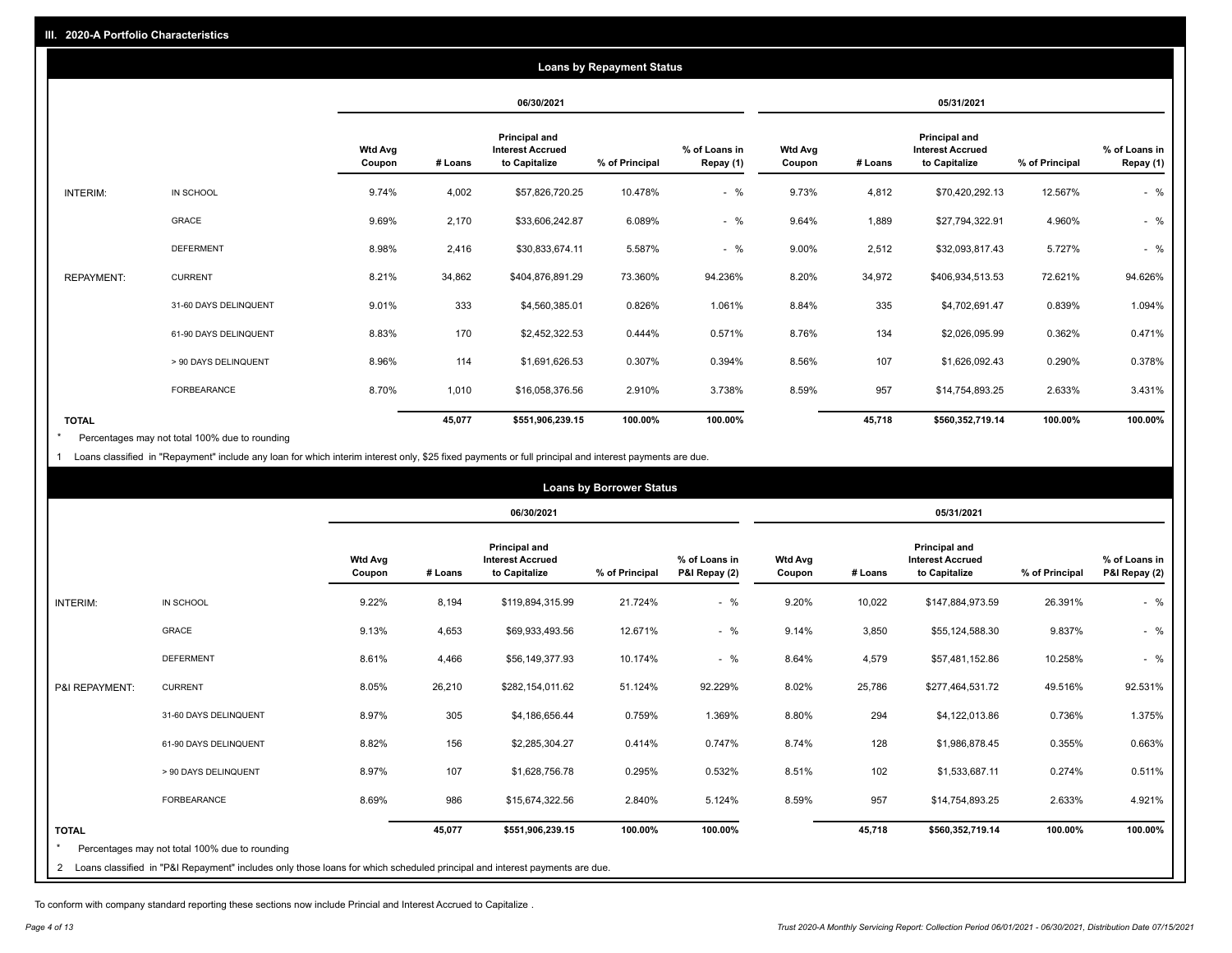|                                                               | 6/30/2021        | 5/31/2021        |
|---------------------------------------------------------------|------------------|------------------|
| Pool Balance                                                  | \$551,906,239.15 | \$560,352,719.14 |
| Total # Loans                                                 | 45,077           | 45,718           |
| Total # Borrowers                                             | 43,592           | 44,199           |
| Weighted Average Coupon                                       | 8.53%            | 8.53%            |
| Weighted Average Remaining Term                               | 134.12           | 134.62           |
| Percent of Pool - Cosigned                                    | 92.8%            | 92.8%            |
| Percent of Pool - Non Cosigned                                | 7.2%             | 7.2%             |
| Borrower Interest Accrued for Period                          | \$3,586,195.01   | \$3,757,915.24   |
| Outstanding Borrower Interest Accrued                         | \$41,204,179.30  | \$43,071,737.17  |
| Gross Principal Realized Loss - Periodic *                    | \$589,092.13     | \$635,074.56     |
| Gross Principal Realized Loss - Cumulative *                  | \$6,849,125.05   | \$6,260,032.92   |
| Recoveries on Realized Losses - Periodic                      | \$100,818.46     | \$30,181.74      |
| Recoveries on Realized Losses - Cumulative                    | \$562,932.20     | \$462,113.74     |
| Net Losses - Periodic                                         | \$488,273.67     | \$604,892.82     |
| Net Losses - Cumulative                                       | \$6,286,192.85   | \$5,797,919.18   |
| Non-Cash Principal Activity - Capitalized Interest            | \$2,798,377.84   | \$956,727.46     |
| Since Issued Total Constant Prepayment Rate (CPR) (1)         | 12.19%           | 12.07%           |
| <b>Loan Substitutions</b>                                     | \$0.00           | \$0.00           |
| <b>Cumulative Loan Substitutions</b>                          | \$0.00           | \$0.00           |
| <b>Unpaid Servicing Fees</b>                                  | \$0.00           | \$0.00           |
| <b>Unpaid Administration Fees</b>                             | \$0.00           | \$0.00           |
| <b>Unpaid Carryover Servicing Fees</b>                        | \$352,720.89     | \$352,720.89     |
| Note Interest Shortfall                                       | \$0.00           | \$0.00           |
| Loans in Modification                                         | \$17,508,066.86  | \$17,296,904.42  |
| % of Loans in Modification as a % of Loans in Repayment (P&I) | 6.03%            | 6.07%            |
|                                                               |                  |                  |
| % Annualized Gross Principal Realized Loss - Periodic as a %  | 2.44%            | 2.67%            |
| of Loans in Repayment (P&I) * 12                              |                  |                  |
| % Gross Principal Realized Loss - Cumulative as a % of        |                  |                  |
| Original Pool Balance                                         | 1.01%            | 0.93%            |

\* In accordance with the Servicer's current policies and procedures, after September 1, 2017 loans subject to bankruptcy claims generally will not be reported as a charged- off unless and until they are delinquent for 120

(1) For additional information, see 'Since Issued CPR Methodology' found on page 11 of this report.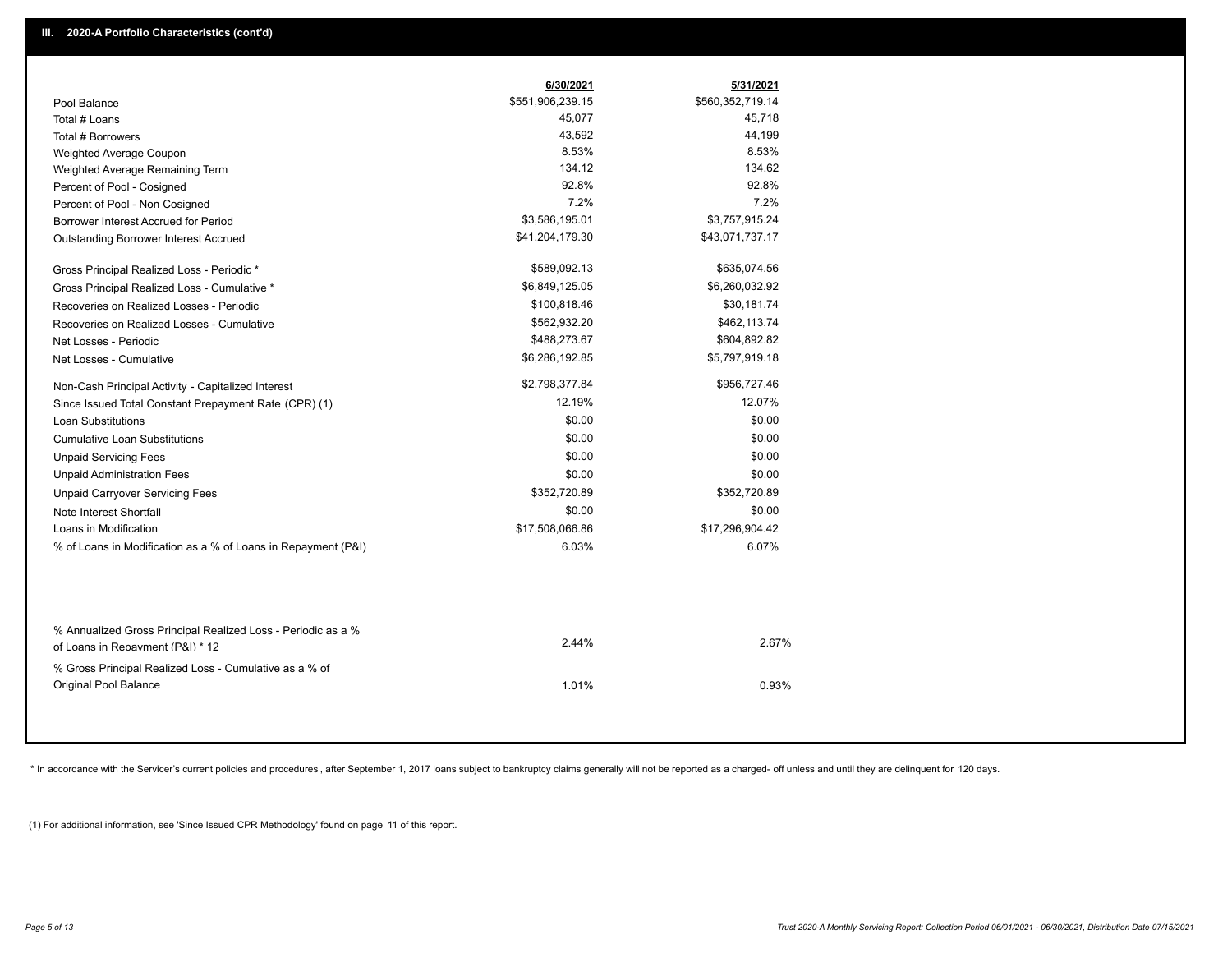#### **Loan Program**  A

|                                    | Weighted<br>Average | # LOANS | <b>\$ AMOUNT</b> | $%$ *    |
|------------------------------------|---------------------|---------|------------------|----------|
| - Smart Option Interest-Only Loans | 7.41%               | 11,312  | \$104,184,683.81 | 18.877%  |
| - Smart Option Fixed Pay Loans     | 8.57%               | 11,400  | \$171,438,343.49 | 31.063%  |
| - Smart Option Deferred Loans      | 8.93%               | 22,365  | \$276,283,211.85 | 50.060%  |
| - Other Loan Programs              | $0.00\%$            | 0       | \$0.00           | 0.000%   |
| <b>Total</b>                       | 8.53%               | 45,077  | \$551,906,239.15 | 100.000% |

\* Percentages may not total 100% due to rounding

B

C

**Index Type**

|                       | Weighted<br>Average | # LOANS | <b>S AMOUNT</b>  | $%$ *    |
|-----------------------|---------------------|---------|------------------|----------|
| - Fixed Rate Loans    | 9.59%               | 18,525  | \$241,424,627.39 | 43.744%  |
| - LIBOR Indexed Loans | 7.70%               | 26,552  | \$310,481,611.76 | 56.256%  |
| - Other Index Rates   | $0.00\%$            |         | \$0.00           | 0.000%   |
| <b>Total</b>          | 8.53%               | 45,077  | \$551,906,239.15 | 100.000% |

\* Percentages may not total 100% due to rounding

# **Weighted Average Recent FICO**

| $0 - 639$<br>640 - 669<br>670 - 699 | 2,173<br>2,320 | \$25,994,026.33<br>\$27,062,707.31 | 4.710%   |
|-------------------------------------|----------------|------------------------------------|----------|
|                                     |                |                                    |          |
|                                     |                |                                    | 4.903%   |
|                                     | 4,824          | \$59,957,386.64                    | 10.864%  |
| 700 - 739                           | 10,034         | \$125,765,279.62                   | 22.787%  |
| $740 +$                             | 25,726         | \$313,126,839.25                   | 56.736%  |
| $N/A$ <sub>(1)</sub>                |                | \$0.00                             | 0.000%   |
| <b>Total</b>                        | 45,077         | \$551,906,239.15                   | 100.000% |

To conform with company standard reporting these sections now include Princial and Interest Accrued to Capitalize .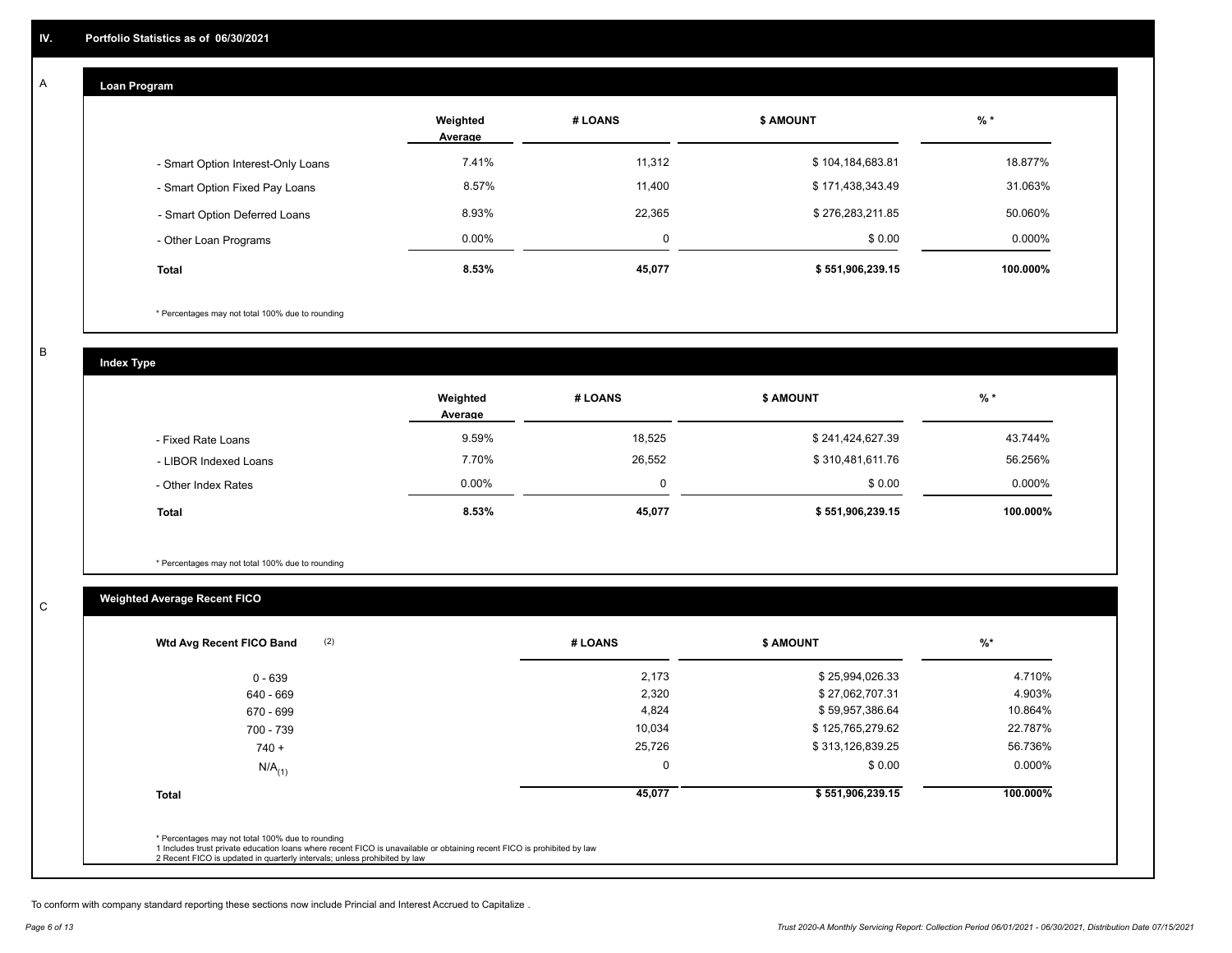| V. |       | 2020-A Reserve Account and Principal Distribution Calculations                       |                  |  |
|----|-------|--------------------------------------------------------------------------------------|------------------|--|
| А. |       | <b>Reserve Account</b>                                                               |                  |  |
|    |       | Specified Reserve Account Balance                                                    | \$1,729,328.00   |  |
|    |       | Actual Reserve Account Balance                                                       | \$1,729,328.00   |  |
| В. |       | <b>Principal Distribution Amount</b>                                                 |                  |  |
|    | i.    | Class A Notes Outstanding                                                            | \$412,878,396.42 |  |
|    | ii.   | Pool Balance                                                                         | \$551,906,239.15 |  |
|    | iii.  | First Priority Principal Distribution Amount (i - ii)                                | \$0.00           |  |
|    | iv.   | Class A and B Notes Outstanding                                                      | \$459,878,396.42 |  |
|    | ν.    | First Priority Principal Distribution Amount                                         | \$0.00           |  |
|    | vi.   | Pool Balance                                                                         | \$551,906,239.15 |  |
|    | vii.  | Specified Overcollateralization Amount                                               | \$137,976,559.79 |  |
|    | viii. | Regular Principal Distribution Amount (if (iv > 0, (iv - v) - (vi - vii))            | \$45,948,717.06  |  |
|    | ix.   | Pool Balance                                                                         | \$551,906,239.15 |  |
|    | х.    | 10% of Initial Pool Balance                                                          | \$67,608,928.02  |  |
|    | xi.   | First Priority Principal Distribution Amount                                         | \$0.00           |  |
|    | xii.  | Regular Principal Distribution Amount                                                | \$45,948,717.06  |  |
|    | xiii. | Available Funds (after payment of waterfall items A through I)                       | \$0.00           |  |
|    |       | xiv. Additional Principal Distribution Amount (if(vi <= x,min(xiii, vi - xi - xii))) | \$0.00           |  |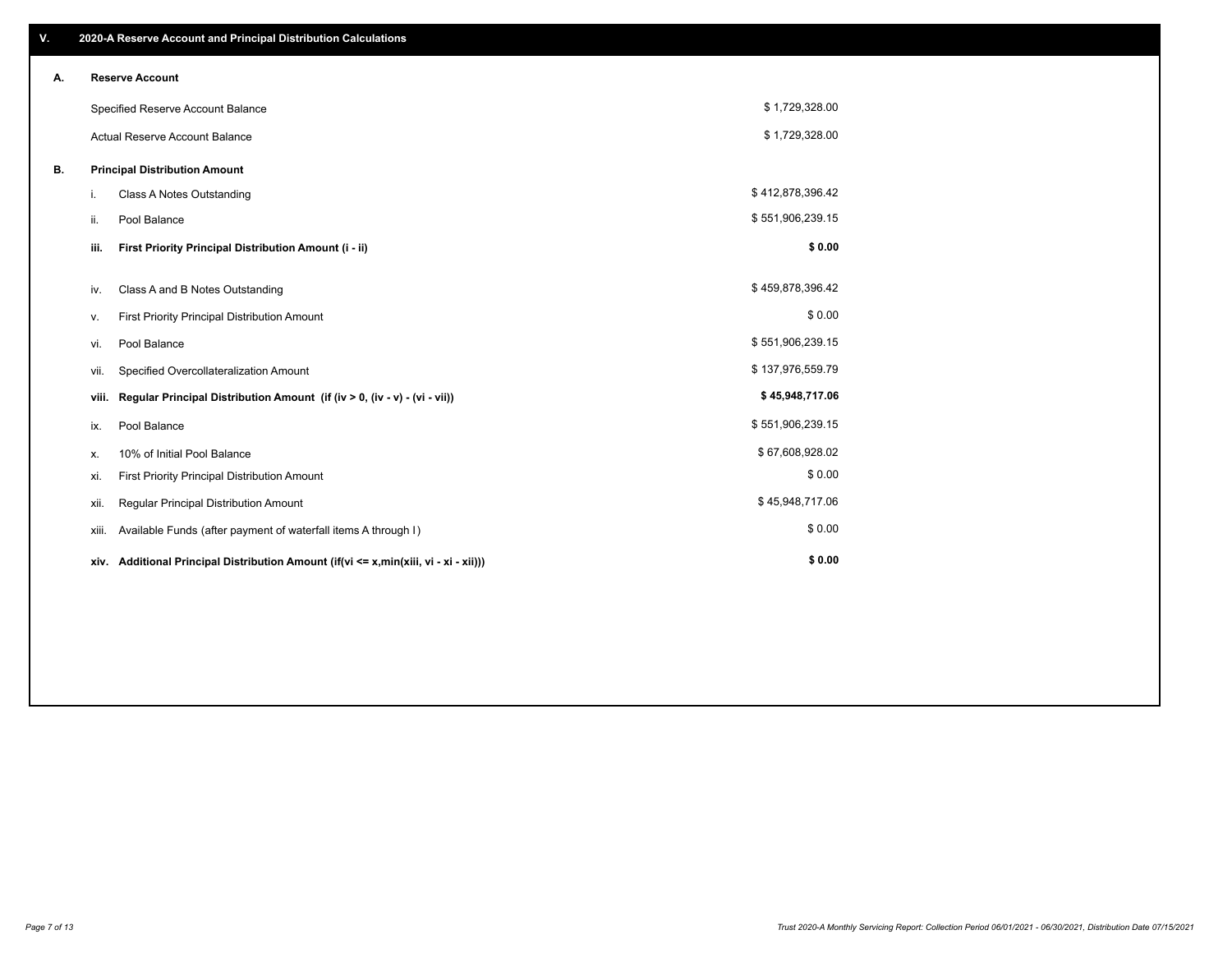|    |                                                         | Paid            | <b>Funds Balance</b> |
|----|---------------------------------------------------------|-----------------|----------------------|
|    | <b>Total Available Funds</b>                            |                 | \$11,650,108.97      |
| A  | <b>Trustee Fees</b>                                     | \$0.00          | \$11,650,108.97      |
| B  | <b>Servicing Fees</b>                                   | \$347,397.61    | \$11,302,711.36      |
| C  | i. Administration Fees                                  | \$8,333.00      | \$11,294,378.36      |
|    | ii. Unreimbursed Administrator Advances plus any Unpaid | \$0.00          | \$11,294,378.36      |
| D  | Class A Noteholders Interest Distribution Amount        | \$645,610.42    | \$10,648,767.94      |
| Е  | First Priority Principal Payment                        | \$0.00          | \$10,648,767.94      |
| F. | Class B Noteholders Interest Distribution Amount        | \$117,500.00    | \$10,531,267.94      |
| G  | <b>Reinstatement Reserve Account</b>                    | \$0.00          | \$10,531,267.94      |
| H  | Regular Principal Distribution                          | \$10,531,267.94 | \$0.00               |
|    | <b>Carryover Servicing Fees</b>                         | \$0.00          | \$0.00               |
| J  | Additional Principal Distribution Amount                | \$0.00          | \$0.00               |
| Κ  | Unpaid Expenses of Trustee                              | \$0.00          | \$0.00               |
| L  | Unpaid Expenses of Administrator                        | \$0.00          | \$0.00               |
| М  | Remaining Funds to the Residual Certificateholders      | \$0.00          | \$0.00               |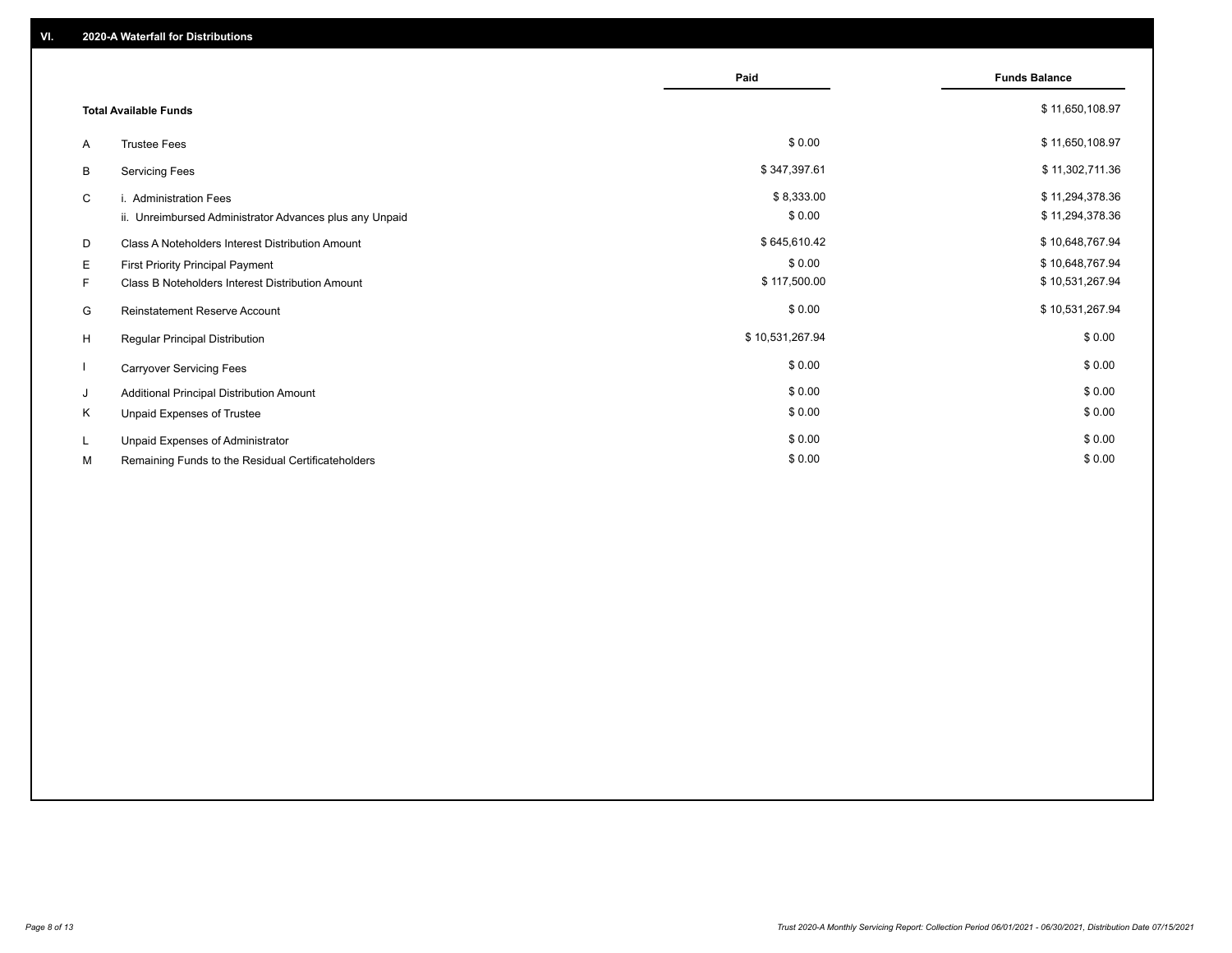| <b>Distribution Amounts</b>                                |                         |                         |                         |
|------------------------------------------------------------|-------------------------|-------------------------|-------------------------|
|                                                            | A1                      | A <sub>2</sub> A        | A2B                     |
| Cusip/Isin                                                 | 78449UAA6               | 78449UAB4               | 78449UAC2               |
| <b>Beginning Balance</b>                                   | \$42,878,396.42         | \$320,000,000.00        | \$50,000,000.00         |
| Index                                                      | <b>LIBOR</b>            | <b>FIXED</b>            | <b>LIBOR</b>            |
| Spread/Fixed Rate                                          | 0.30%                   | 2.23%                   | 0.83%                   |
| Record Date (Days Prior to Distribution)                   | 1 NEW YORK BUSINESS DAY | 1 NEW YORK BUSINESS DAY | 1 NEW YORK BUSINESS DAY |
| Accrual Period Begin                                       | 6/15/2021               | 6/15/2021               | 6/15/2021               |
| <b>Accrual Period End</b>                                  | 7/15/2021               | 7/15/2021               | 7/15/2021               |
| Daycount Fraction                                          | 0.08333333              | 0.08333333              | 0.08333333              |
| Interest Rate*                                             | 0.37288%                | 2.23000%                | 0.90288%                |
| <b>Accrued Interest Factor</b>                             | 0.000310733             | 0.001858333             | 0.000752400             |
| <b>Current Interest Due</b>                                | \$13,323.75             | \$594,666.67            | \$37,620.00             |
| Interest Shortfall from Prior Period Plus Accrued Interest | $\mathsf{\$}$ -         | $$ -$                   | $\mathsf{\$}$ -         |
| <b>Total Interest Due</b>                                  | \$13,323.75             | \$594,666.67            | \$37,620.00             |
| <b>Interest Paid</b>                                       | \$13,323.75             | \$594,666.67            | \$37,620.00             |
| Interest Shortfall                                         | $\frac{1}{2}$           | $$ -$                   | $\mathcal{S}$ -         |
| <b>Principal Paid</b>                                      | \$10,531,267.94         | $\mathsf{\$}$ -         | $$ -$                   |
| <b>Ending Principal Balance</b>                            | \$32,347,128.48         | \$320,000,000.00        | \$50,000,000.00         |
| Paydown Factor                                             | 0.048087981             | 0.000000000             | 0.000000000             |
| <b>Ending Balance Factor</b>                               | 0.147703783             | 1.000000000             | 1.000000000             |

\* Pay rates for Current Distribution. For the interest rates applicable to the next distribution date, please see https://www.salliemae.com/about/investors/data/SMBabrate.txt.

**VII. 2020-A Distributions**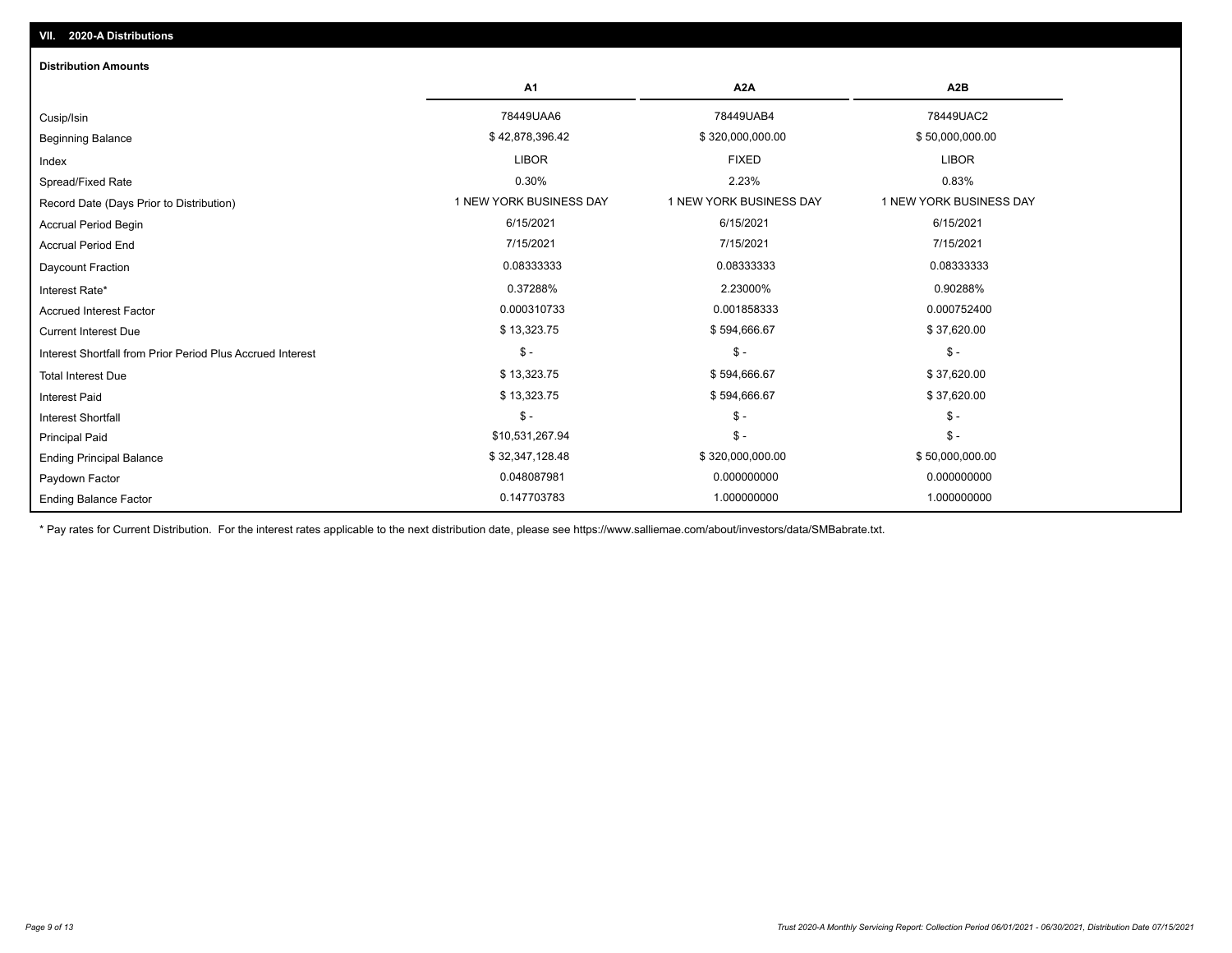| VII. 2020-A Distributions                                  |                         |
|------------------------------------------------------------|-------------------------|
| <b>Distribution Amounts</b>                                |                         |
|                                                            | в                       |
| Cusip/Isin                                                 | 78449UAD0               |
| <b>Beginning Balance</b>                                   | \$47,000,000.00         |
| Index                                                      | <b>FIXED</b>            |
| Spread/Fixed Rate                                          | 3.00%                   |
| Record Date (Days Prior to Distribution)                   | 1 NEW YORK BUSINESS DAY |
| Accrual Period Begin                                       | 6/15/2021               |
| <b>Accrual Period End</b>                                  | 7/15/2021               |
| Daycount Fraction                                          | 0.08333333              |
| Interest Rate*                                             | 3.00000%                |
| Accrued Interest Factor                                    | 0.002500000             |
| <b>Current Interest Due</b>                                | \$117,500.00            |
| Interest Shortfall from Prior Period Plus Accrued Interest | $\mathsf{\$}$ -         |
| <b>Total Interest Due</b>                                  | \$117,500.00            |
| <b>Interest Paid</b>                                       | \$117,500.00            |
| Interest Shortfall                                         | $\mathcal{S}$ -         |
| <b>Principal Paid</b>                                      | $\mathcal{S}$ -         |
| <b>Ending Principal Balance</b>                            | \$47,000,000.00         |
| Paydown Factor                                             | 0.000000000             |
| <b>Ending Balance Factor</b>                               | 1.000000000             |

\* Pay rates for Current Distribution. For the interest rates applicable to the next distribution date, please see https://www.salliemae.com/about/investors/data/SMBabrate.txt.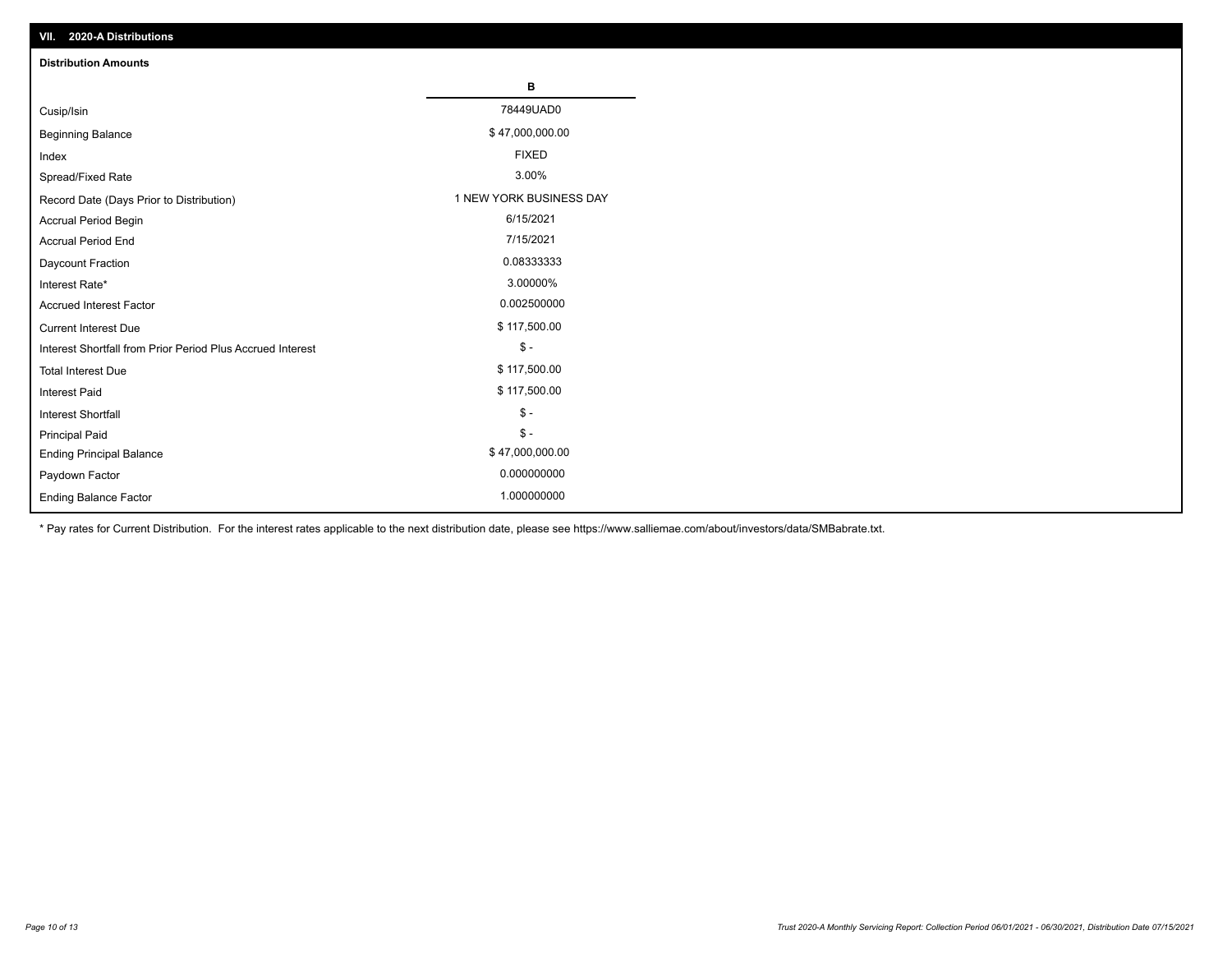### **Since Issued Total CPR**

$$
\text{total CPR} = 1 - \left(\frac{APB}{PPB}\right)^{\left(\frac{12}{MSC}\right)}
$$

APB = Actual period-end Pool Balance PPB = Projected period-end Pool Balance assuming no prepayments and no defaults Pool Balance = Sum(Principal Balance + Interest Accrued to Capitalize Balance) MSC = Months Since Cut-Off

### **Since-Issued Total Constant Prepayment Rate (CPR)**

Since-Issued Total CPR measures prepayments, both voluntary and involuntary, for a trust student loan pool over the life of a transaction. For each trust distribution, the actual month-end pool balance is compared against a month-end pool balance originally projected at issuance assuming no prepayments and defaults. For purposes of Since- Issued Total CPR calculations, projected period end pool balance assumes in-school status loans have up to a six month grace period before moving to repayment, grace status loans remain in grace status until their status end date and then to move to full principal and interest repayment, loans subject to interim interest or fixed payments during their in-school and grace period continue paying interim interest or fixed payments until full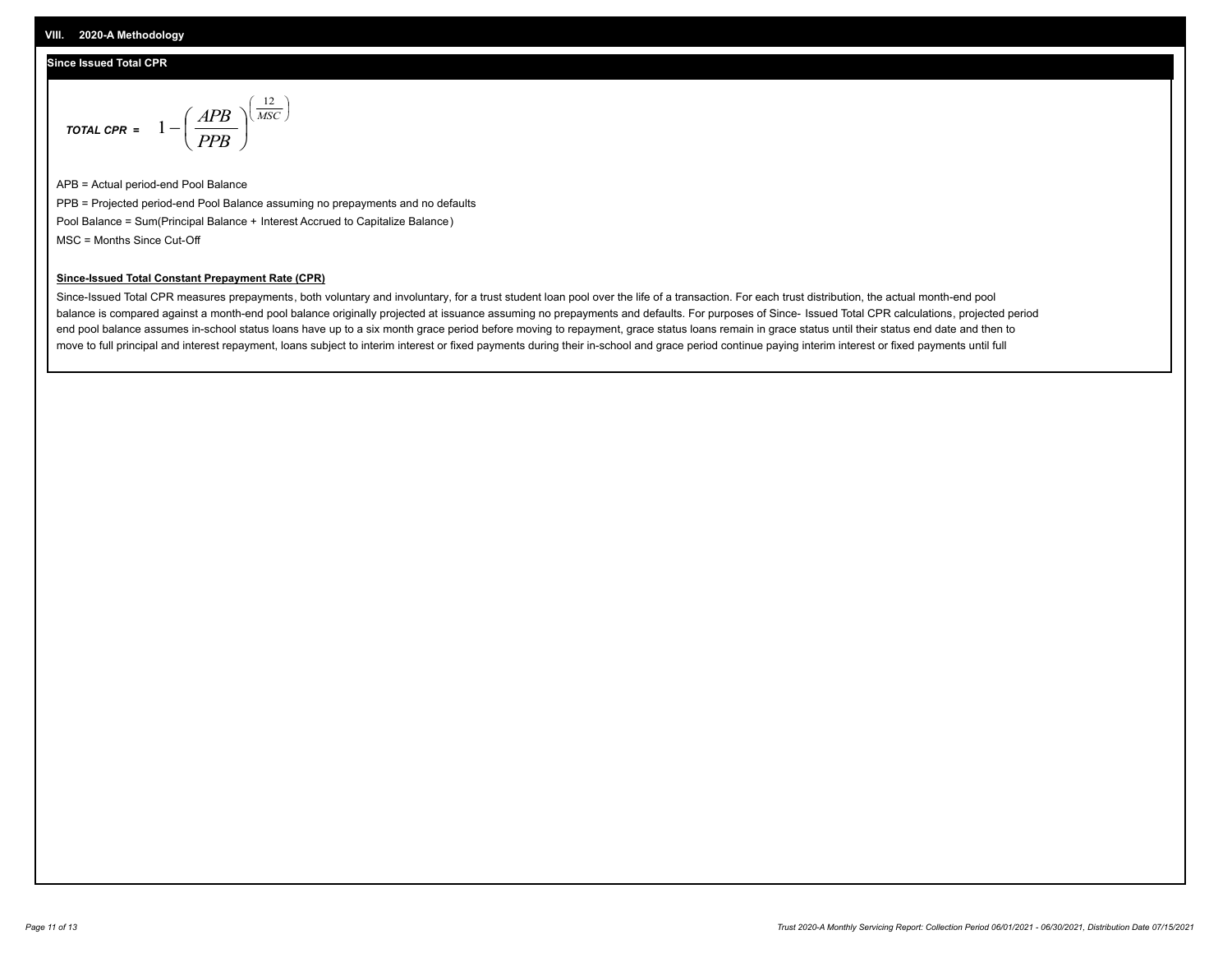## **EU RISK RETENTION**

As of the date of this report, Sallie Mae Bank confirms that (i) it retains, through its ownership of the Depositor (its wholly-owned subsidiary), a material net economic interest of not less than 5% of the aggregate principal balance of the Trust Student Loans in accordance with the EU Retention Rules ; (ii) the retained interest is held via ownership of the R Certificate; and (iii) the retained interest is not subject to any credit risk mitigation, any short position or any other credit risk hedge and has not been sold except as permitted by the EU Retention Rules.